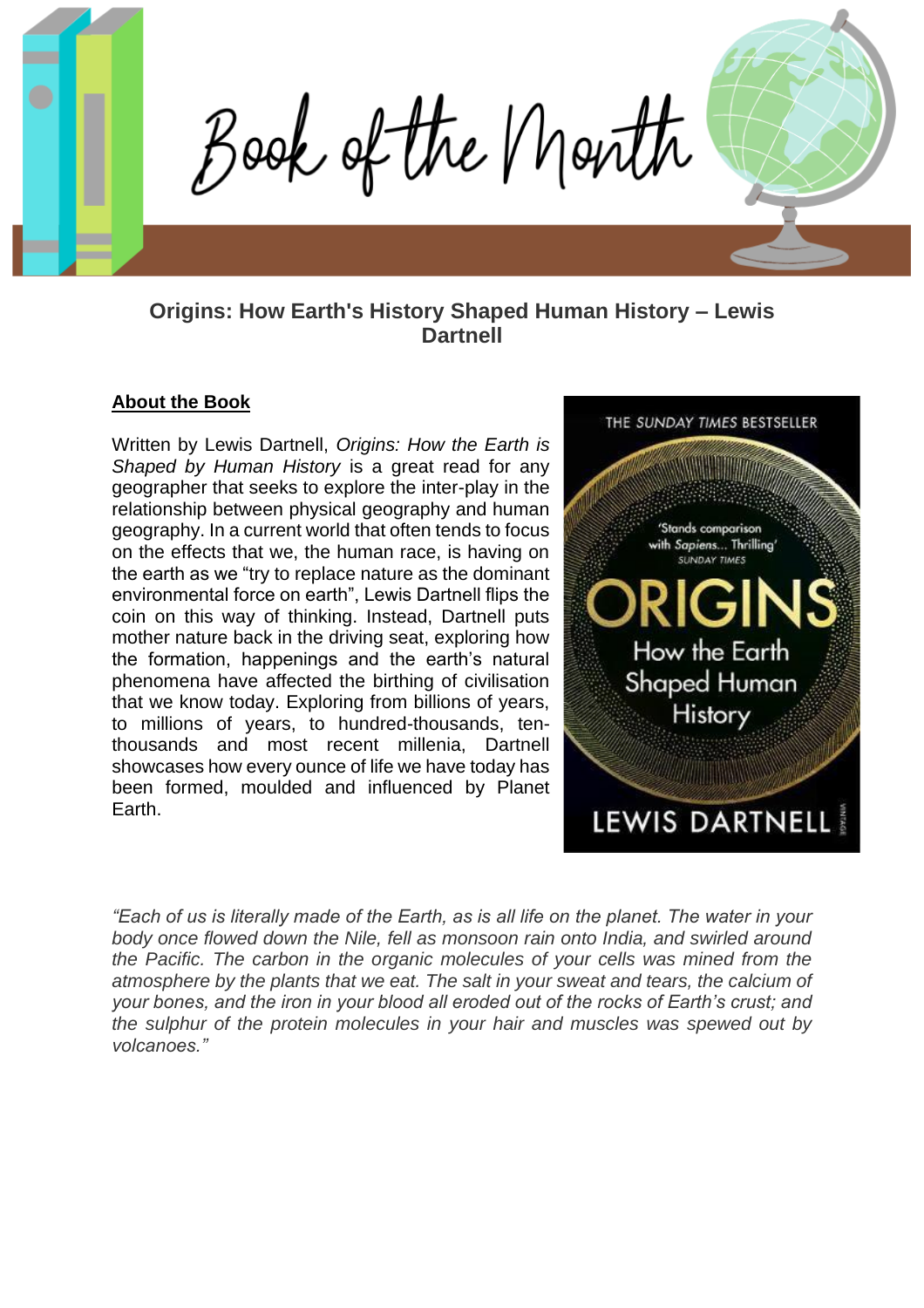## **Possible Ways to Incorporate the Book into your Practice**

## **A Potential Curriculum link(s) with History?**

Origins covers a vast majority of Physical Geography – upon reading the book, you can brush up on how these physical processes work but more importantly apply that knowledge to how it formed the world we know today.

### **Global Atmospheric Circulation Currents – A potential curriculum link with History?**

A ship can only sail the way the wind blows behind it. *Origins* explores how the earth's global atmospheric circulation gave certain countries a head start in advancement. The way nature transports it's winds around the planet would lead to what countries could explore which regions, what trade routes formed on behalf of these trade winds and how this would eventually lead to a 'cog of profits' as naval ships would slavetrade, then trade materials and how these winds would effectively become a highly profitable for countries such as the UK, Spain and the USA's west coast.

### **Milankovitch Cycles/Ice Ages**

Exploring how the earth's past climates have affected the biomes, ecosystems and planetary life inhabiting it at the time. Over the last 2.6 billion years, the average conditions have been icy. However, the Quaternary period is an exceptionally unstable time for the planet's climate. At present, we're currently living through an interglacial period with relatively warm conditions, shrunken ice caps and consequently high sea levels. Learn how the Milankovitch Cycles has thrown the earth in and out of these glacial (cold) and interglacial (warm) periods. What effect has this had on the spread of mammals and plant species? How was this affected the habitable and inhabitable land available at the time? The complete birthing and demise of certain ecosystems.

### **Tectonics**

As Dartnell explores how the planet's tectonic plates interact around the world, he applies how the earth's tectonic activity birth the ideal conditions for us, as a species, to thrive. To the very kick start of our evolution, caused by the land masses swelling and bursting out "like a huge" in the eastern regions of Africa, providing humans with the newly adapted land to flourish. Furthermore, how tectonics also births the fertile soil that allowed the coining of agriculture to start.